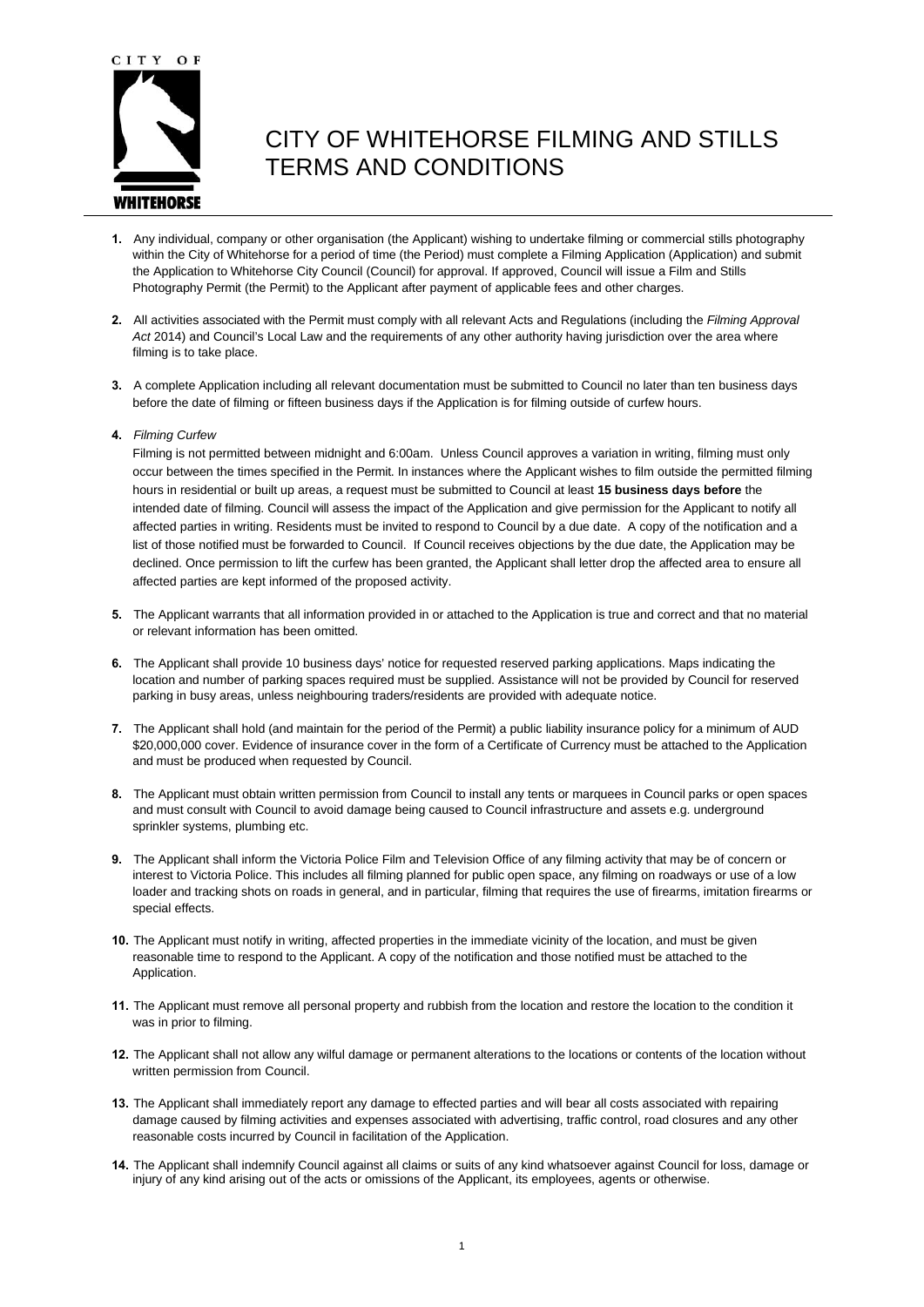

# CITY OF WHITEHORSE FILMING AND STILLS TERMS AND CONDITIONS

- **15.** The Applicant acknowledges that it conducts filming entirely at its own risk and hereby releases to the fullest extent permitted by the law, Council and its servants, agents and contractors, in the absence of any wilful default on their part, from all claims of every kind resulting from any accident, death or injury occurring at the location to any person or property.
- **16.** The Applicant has the option to represent the location under its proper title (if any); as another actual place or property; or, as a fictional place; and all copyright in any images or sounds recorded or made at or of the location rests with the Applicant who may use or not use the same on, in relation to or in connection with the subject matter in any way the Applicant deems fit.
- **17.** The Applicant must ensure that traffic management plans comply with the *Road Management Act* 2004. Further details regarding this particular Code can be obtained by contacting VicRoads Regional Traffic Engineers.
- **18.** Production vehicles shall not arrive at the location earlier than the time stipulated on the Application. After completion of filming, all vehicles and personnel shall depart the location as soon as possible. Any task not specifically linked to the location shall be completed elsewhere.
- **19.** The Applicant must ensure that all dangerous substances and articles to be brought onto the location are listed as such in the Application. Before a Permit is issued, the Applicant may be required to provide a safety report in regard to the proposed filming activities in accordance with the relevant film and television codes and relevant occupational health and safety legislation. A copy of the safety report shall accompany the Application.
- **20.** Council is entitled to have a representative present at the location at all times (as a non-paid observer except in the situation where the nature of the filming requires a Council representative to be present). Any authorised Council officer may ask the Applicant to produce a copy of the Permit.
- **21.** The Applicant shall ensure that all crew, cast and other persons in its employ follow reasonable directions given by Council or its delegate and be courteous and polite to the general public.
- **22.** The Applicant will not portray Council as endorsing or supporting any products or service or any views, opinions, attitudes or ideas suggested, conveyed, advertised, canvassed, depicted, or otherwise expressed, without prior written consent from Council.
- **23.** The Applicant will, if requested by Council, acknowledge the assistance of Council in the production, as mutually agreed in writing.
- **24.** The Applicant shall comply with all statutory obligations relating to matters of occupational health and safety, WorkSafe Victoria and any other statutory or regulatory requirements.
- **25.** Should the Applicant need to return to the location for re-shooting, or because of weather delays, permission for further access will not be unreasonably withheld.
- **26.** The Applicant shall pay a bond to Council, not less than 24 hours prior to the filming date if requested to do so by Council. This bond may be used by Council, at its sole discretion, to repair any damage or replace any losses as a consequence of the filming, including unpaid fees or service charges. The balance, less deductions made in accordance with the terms and conditions, will be refunded within 14 days of completion of filming at the location.
- **27.** The Permit is the entire agreement between the Applicant and Council, and no external document or oral statement will be admitted in evidence to amend, alter or vary it.

### **APPLICATION FEES**

A standard fee is applied for filming within the City of Whitehorse limited to those areas under the Council's jurisdiction. A lower fee applies to commercial stills photography.

There is an initial charge for the first day of filming for any one project. A daily rate applies for any subsequent days. The phrase 'any one project' means: one feature film, one television commercial, one season of a television series or one season of a television serial.